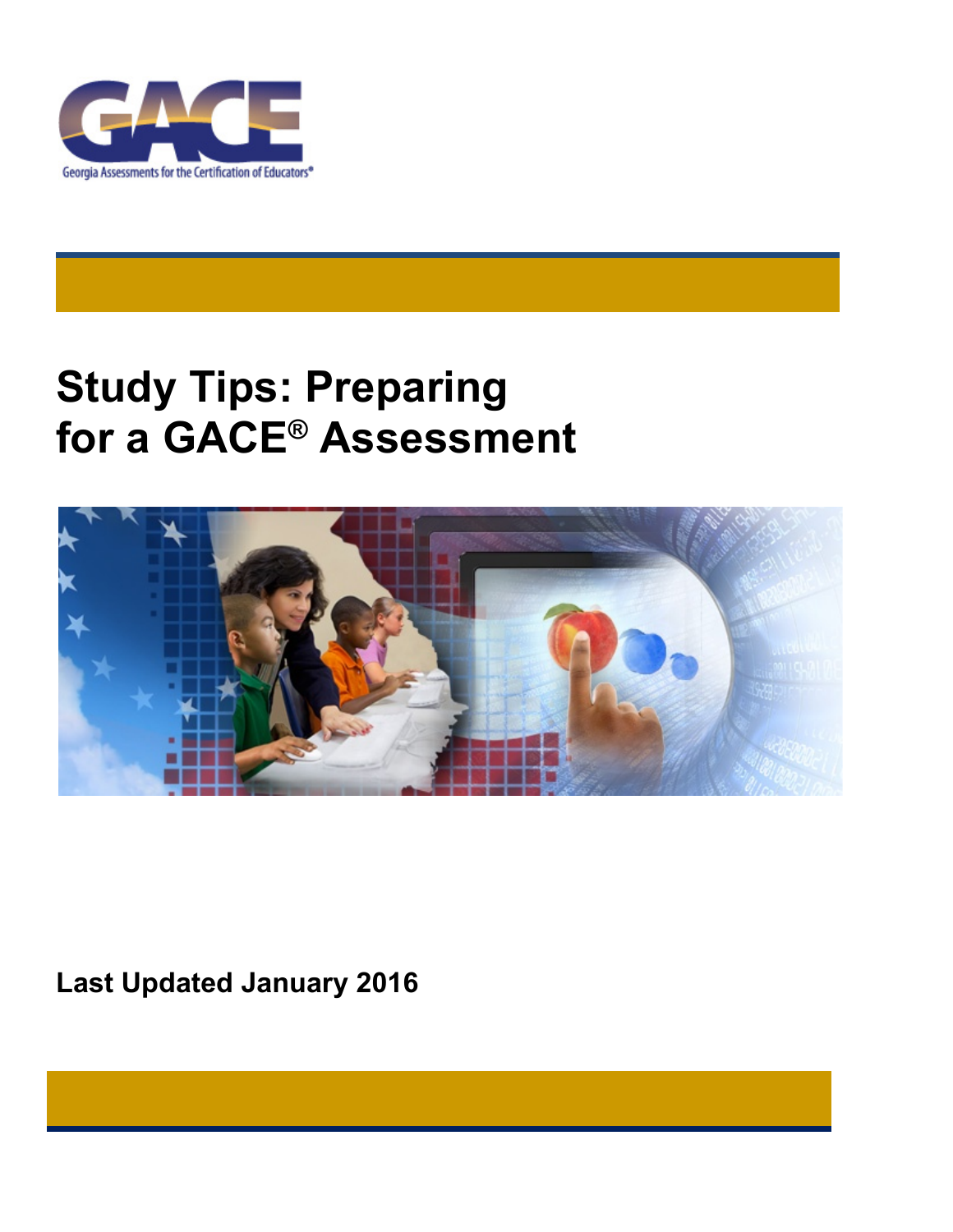Copyright © 2016 by Educational Testing Service. All rights reserved. ETS is a registered trademark of Educational Testing Service (ETS). Georgia Assessments for the Certification of Educators, GACE, and the GACE logo are registered trademarks of the Georgia Professional Standards Commission. All other trademarks are property of their respective owners.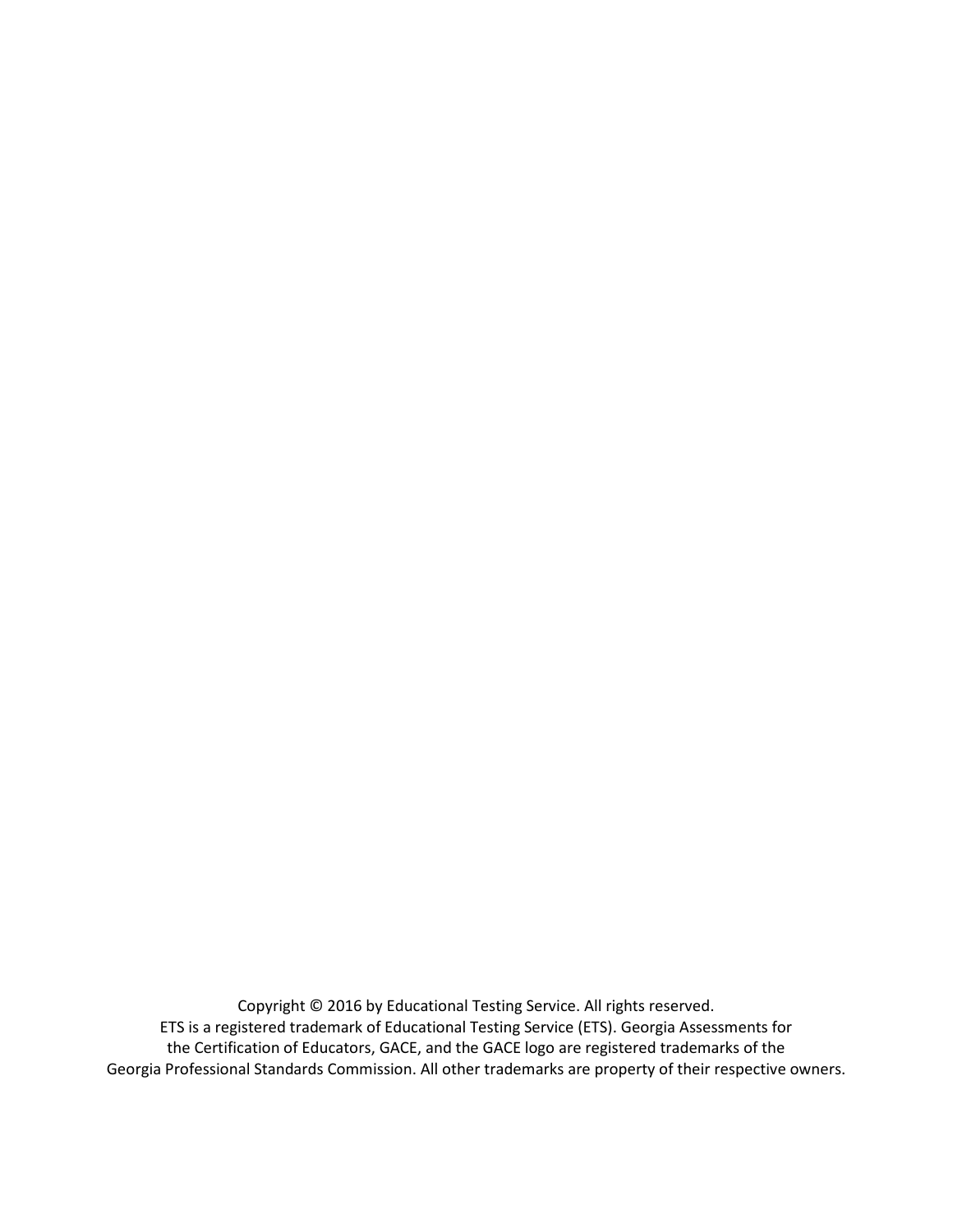## **Contents**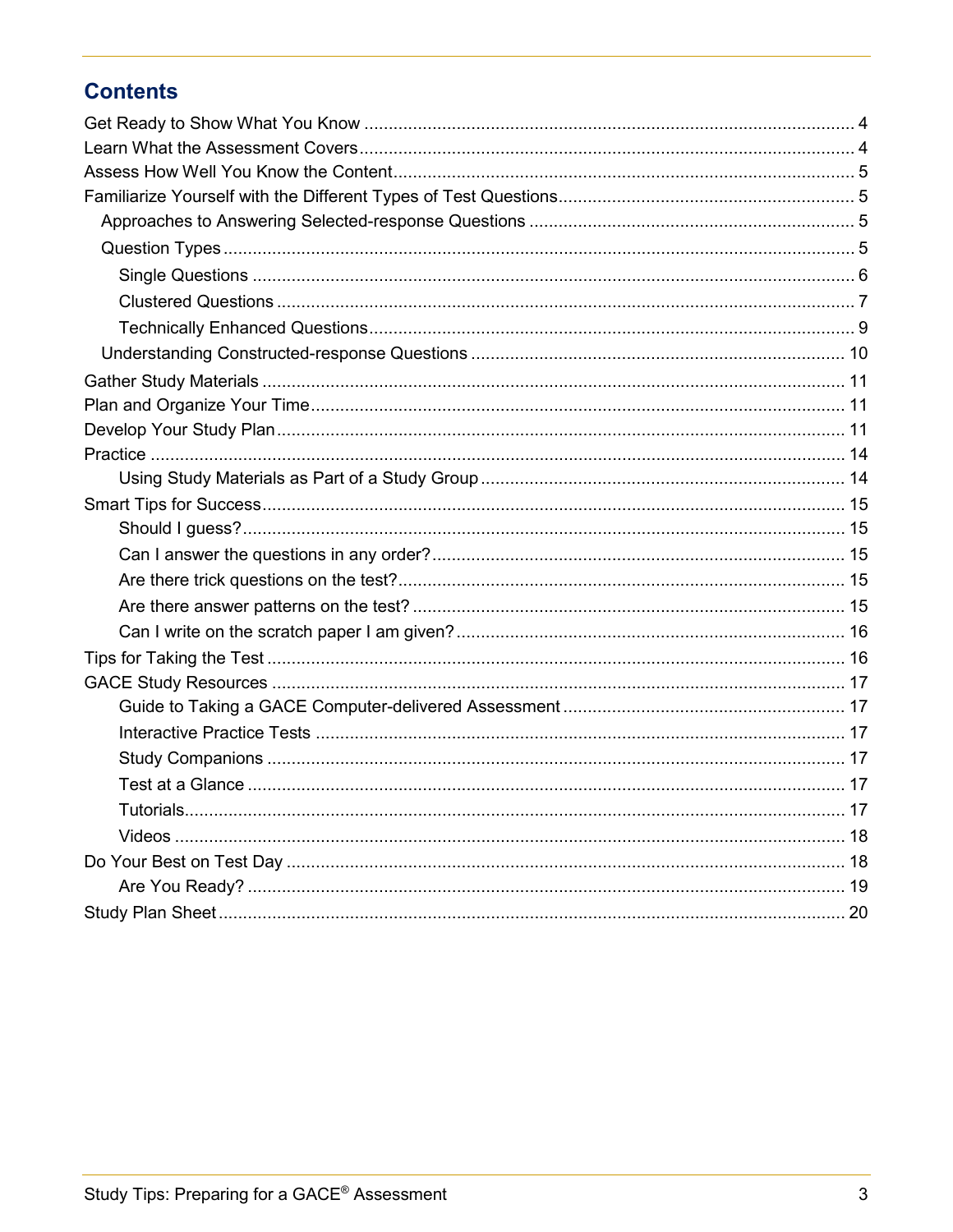### <span id="page-3-0"></span>**Get Ready to Show What You Know**

You have gained the knowledge and skills you need for your teaching career. Now you are ready to demonstrate your abilities by taking the Georgia Assessments for the Certification of Educators® (GACE®).

Using the resources that are available to you on the GACE website at **[www.gace.ets.org](http://www.gace.ets.org/)** and in the ETS Store at **[www.ets.org/store](http://www.ets.org/store)** is a smart way to prepare for the test so you can do your best on test day. These materials can help you stay on track and make the most efficient use of your study time.

Effective test preparation doesn't just happen. You'll want to set clear goals and deadlines for yourself along the way. Otherwise, you may not feel ready and confident on test day.

### <span id="page-3-1"></span>**Learn What the Assessment Covers**

You may have heard that there are several different versions of the same test. It's true. You may take one version of the test and your friend may take a different version. Each test has different questions covering the same subject area, but both versions of the test measure the same skills and content knowledge.

You'll find specific information on the test you're taking in the *Test at a Glance* and in the "About the Assessment" section of the Study Companion, which outlines the content areas that the test measures and what percentage of the test covers each area. Visit the GACE website at **[www.gace.ets.org](http://www.gace.ets.org/)** for information on other GACE assessments.

Begin by reviewing the *Test at a Glance* and the Study Companion for your assessment in their entirety, paying particular attention to the content specifications. The content specifications detail the knowledge and skills to be measured on the assessment. These specifications are aligned with the:

- Common Core Georgia Performance Standards (CCGPS) these standards are available on the Georgia Department of Education website at **[www.doe.k12.ga.us](http://www.doe.k12.ga.us/)** under Curriculum and Instruction
- Content standards for Georgia's state-approved educator preparation programs see Educator Preparation Rules in the Rules section on the Georgia Professional Standards Commission (GaPSC) website at **[www.gapsc.com](http://www.gapsc.com/)**

To identify the areas you may need to study, go through the standards and note the specific areas that you need to review.

Once you have reviewed the *Test at a Glance*, the Study Companion, and the standards, you can create your own personalized study plan and schedule based on your individual needs and how much time you have before test day. Be sure to also seek other resources to strengthen your content knowledge. See the "GACE Study Resources" section of this guide.

Keep in mind that study habits are individual. There are many different ways to successfully prepare for your test. Some people study better on their own, while others prefer a group setting. You may have more energy early in the day, but another test taker may concentrate better in the evening. Use this guide to develop the approach that works best for you.

Your teaching career begins with preparation. Good luck!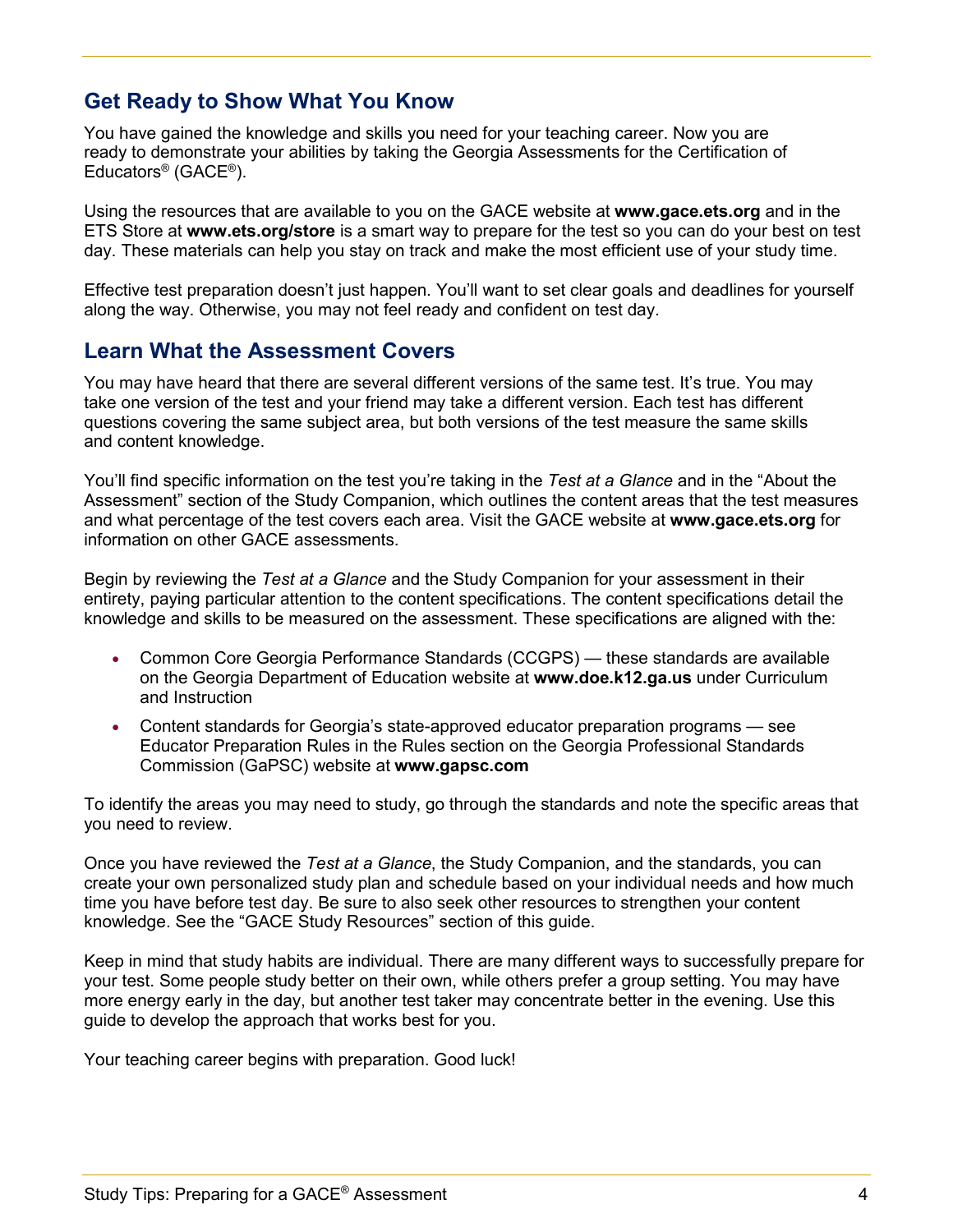### <span id="page-4-0"></span>**Assess How Well You Know the Content**

Research shows that test takers tend to overestimate their preparedness — this is why some test takers assume they did well and then are surprised to find out they did not pass.

The GACE assessments are demanding enough to require serious review of likely content, and the longer you've been away from the content the more preparation you will most likely need. If it has been longer than a few months since you've studied your content area, make a concerted effort to prepare.

### <span id="page-4-1"></span>**Familiarize Yourself with the Different Types of Test Questions**

The GACE assessments include several types of test questions, which can be broken into two categories: **objective items** (for which you select or produce an answer that is scored either correct or incorrect) and **constructed response** (for which you write or record a response of your own that is scored by trained raters based on scoring guidelines). You may be familiar with these question formats from taking other standardized tests. If not, familiarize yourself with them so you don't spend time during the test figuring out how to answer them.

### <span id="page-4-2"></span>*Approaches to Answering Selected-response Questions*

The information below describes some selected-response question formats that you will typically see on the GACE assessments and suggests possible ways to approach thinking about and answering them. These approaches are intended to supplement and complement familiar test-taking strategies with which you may already be comfortable and that work for you. Fundamentally, the most important component in ensuring your success is familiarity with the content that is covered on the assessment. This content has been carefully selected to align with the knowledge required to begin a career as a teacher in the state of Georgia.

The questions on each assessment are designed to assess your knowledge of the content described in the subareas and objectives in each test. In most cases, you are expected to demonstrate more than just your ability to recall factual information. You may be asked to think critically about the information, to analyze it, to compare it with other knowledge you have, or to make a judgment about it.

To respond to a selected-response question, you must choose one of the answer options listed. You may also encounter some questions that use alternate response types; e.g., questions that require you to select multiple options, enter a numeric answer into a text box, or drag-and-drop options. Be sure to read the directions carefully to ensure that you know what is required for each test question. Leave no questions unanswered. Questions for which you mark no answer are counted as incorrect. Your score will be determined by the number of questions for which you select the correct answer.

### <span id="page-4-3"></span>*Question Types*

You may see the following types of questions on the test:

- Single Questions
- Clustered Questions
- Technically Enhanced Questions

On the following pages, you will find descriptions of these commonly used question formats, along with suggested approaches for responding to each type.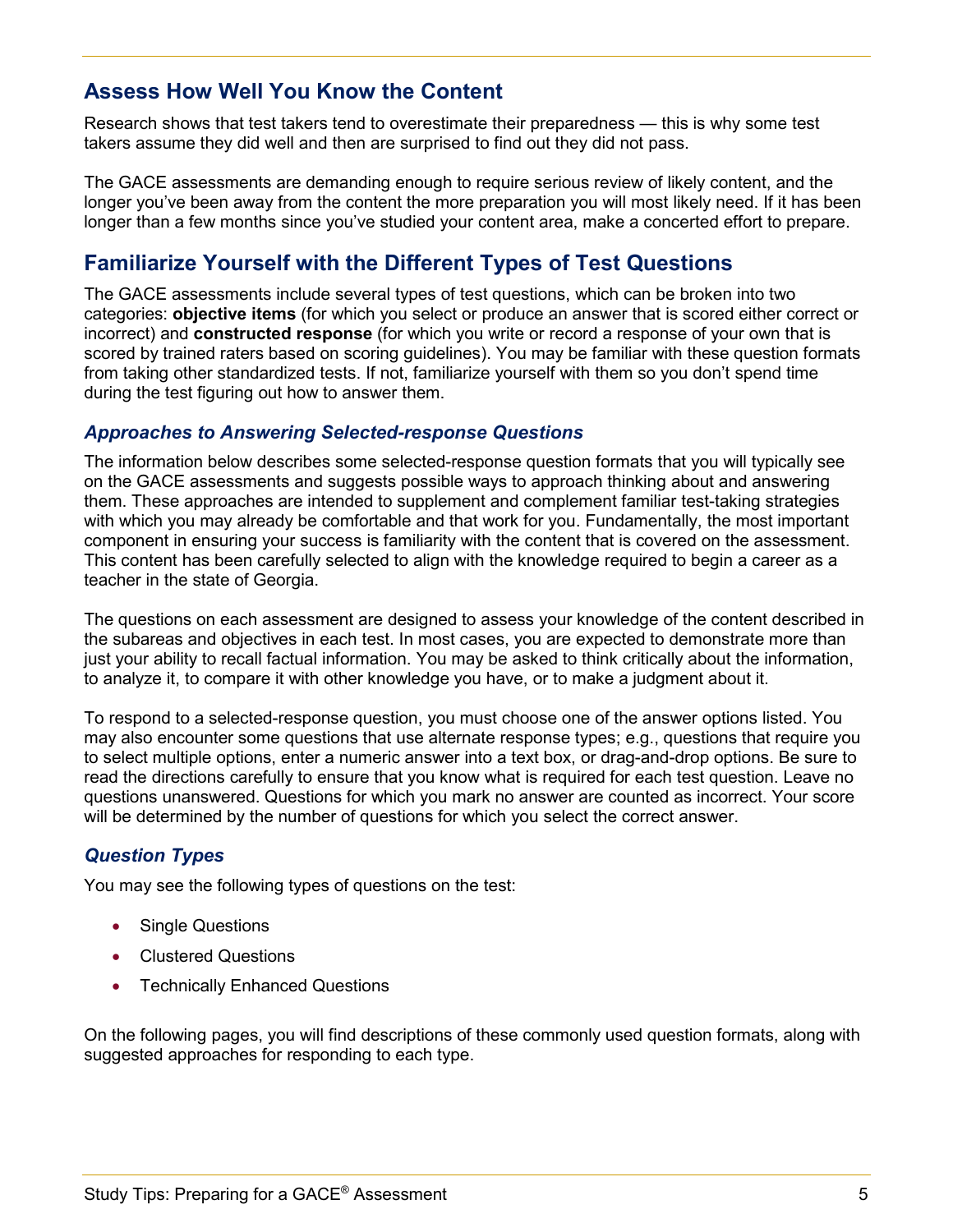### <span id="page-5-0"></span>**Single Questions**

The single-question format presents a direct question or an incomplete statement. It can also include a reading passage, a graphic, a table, or a combination of these features. The answer options appear below the question.

The following question is an example of the single-question format.

### **Example**

Which of the following is the most important consideration for students and teachers with regard to students' use of the Internet as a research tool?

- A. The name of a website does not always give a clear indication of the contents of the site.
- B. The rapid expansion of the Internet makes it difficult to obtain the very latest information on a given topic.
- C. Different search engines use different formulas for matching websites to search strings.
- D. Much of the information on the Internet has not been reviewed and verified by experts in relevant fields.

#### **Suggested Approach**

Read the question carefully and critically. Think about what the question is asking and the situation it is describing. Eliminate any obviously wrong answers, select the correct answer choice, and mark your answer.

The question in the example above addresses students' use of the Internet as a research tool. Since there are few controls over what information may be posted on the Internet and by whom, information obtained through this medium cannot be assumed to be accurate. Therefore, students who are using the Internet as a research tool must be made aware of the importance of consulting sources that have been reviewed by experts to verify the accuracy of any information obtained. Therefore, **option D is the single best answer**.

With regard to the other responses, it is true that the name of a website may not accurately represent the information it presents (option A), and it is also true that search engines use different formulas for matching websites to search strings (option C). While these issues may affect the ease of locating information, they are not relevant to the more critical issue of accuracy. With regard to option B, the question of whether students have located the very latest information, which may or may not be substantiated, is less important than whether they have consulted a variety of up-to-date, accurate resources in a variety of media.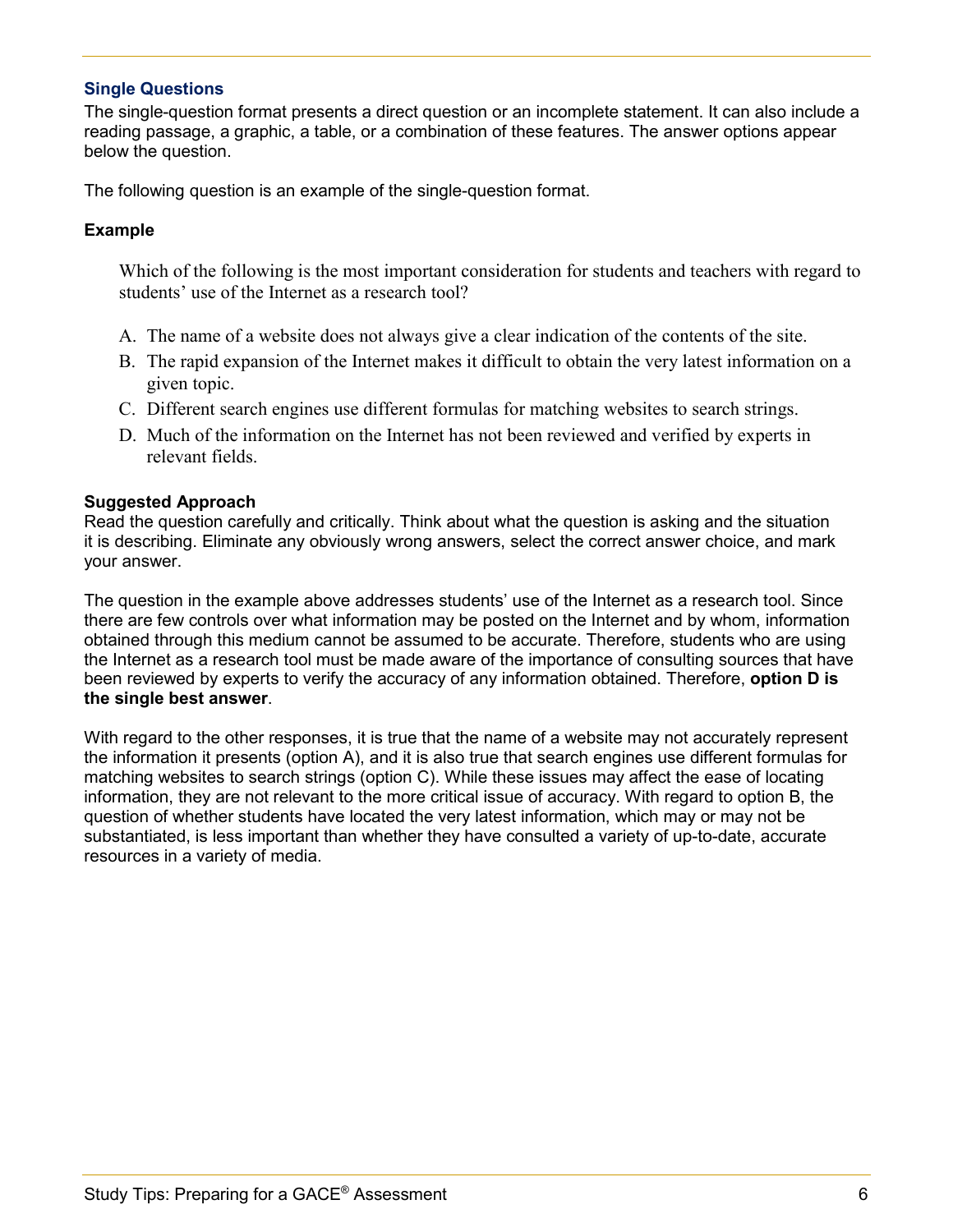### <span id="page-6-0"></span>**Clustered Questions**

Clustered questions are made up of a stimulus and two or more questions relating to the stimulus. The stimulus material may be a reading passage, a sample of student work, a description of a student and/or program, a graphic, a table, or any other information needed to answer the questions that follow.

You can use several different approaches to respond to clustered questions. Some commonly used strategies are listed below.

- **Strategy 1** Skim the stimulus material to understand its purpose, its arrangement, and/or its content. Then read the questions and refer again to the stimulus material to obtain the specific information you need to answer the questions.
- **Strategy 2** Read the questions *before* considering the stimulus material. The theory behind this strategy is that the content of the questions will help you identify the purpose of the stimulus material and locate the information you need to answer the questions.
- **Strategy 3** Use a combination of both strategies. Apply the "read the stimulus first" strategy with shorter, more familiar stimuli and the "read the questions first" strategy with longer, more complex, or less familiar stimuli. You can experiment with the sample questions in this Study Companion and then use the strategy with which you are most comfortable when you take the actual test.

Regardless of which strategy you choose, you should read the stimulus carefully and critically. You may want to note its important points to help you answer the questions.

As you consider questions set in educational contexts, try to enter into the identified teacher's frame of mind and use that teacher's point of view to answer the questions that accompany the stimulus. Be sure to consider the questions only in terms of the information provided in the stimulus — not in terms of your own experiences or individuals you may have known.

### **Example**

First read the stimulus (a description of a class activity planned by a teacher).

### **Use the information below to answer the questions that follow.**

A science teacher and a computer teacher work with the same group of eighth graders. The teachers will be addressing some related content with these students, so they agree to create an interdisciplinary unit with coordinated instruction between the two classes.

Now you are prepared to address the first of the two questions associated with this stimulus.

- 1. The teachers begin planning the interdisciplinary unit by deciding on student learning goals that both teachers will emphasize in their classrooms. Before beginning the unit, the teachers should answer which of the following questions to ensure the unit is as effective and well-coordinated as possible?
	- A. How should the topic coverage be sequenced and paced during the unit?
	- B. How much time should be devoted to individual, small-group, and whole-class instruction during the unit?
	- C. What information about learning expectations should be shared with parents?
	- D. What presentation methods and teaching styles should be used during the unit?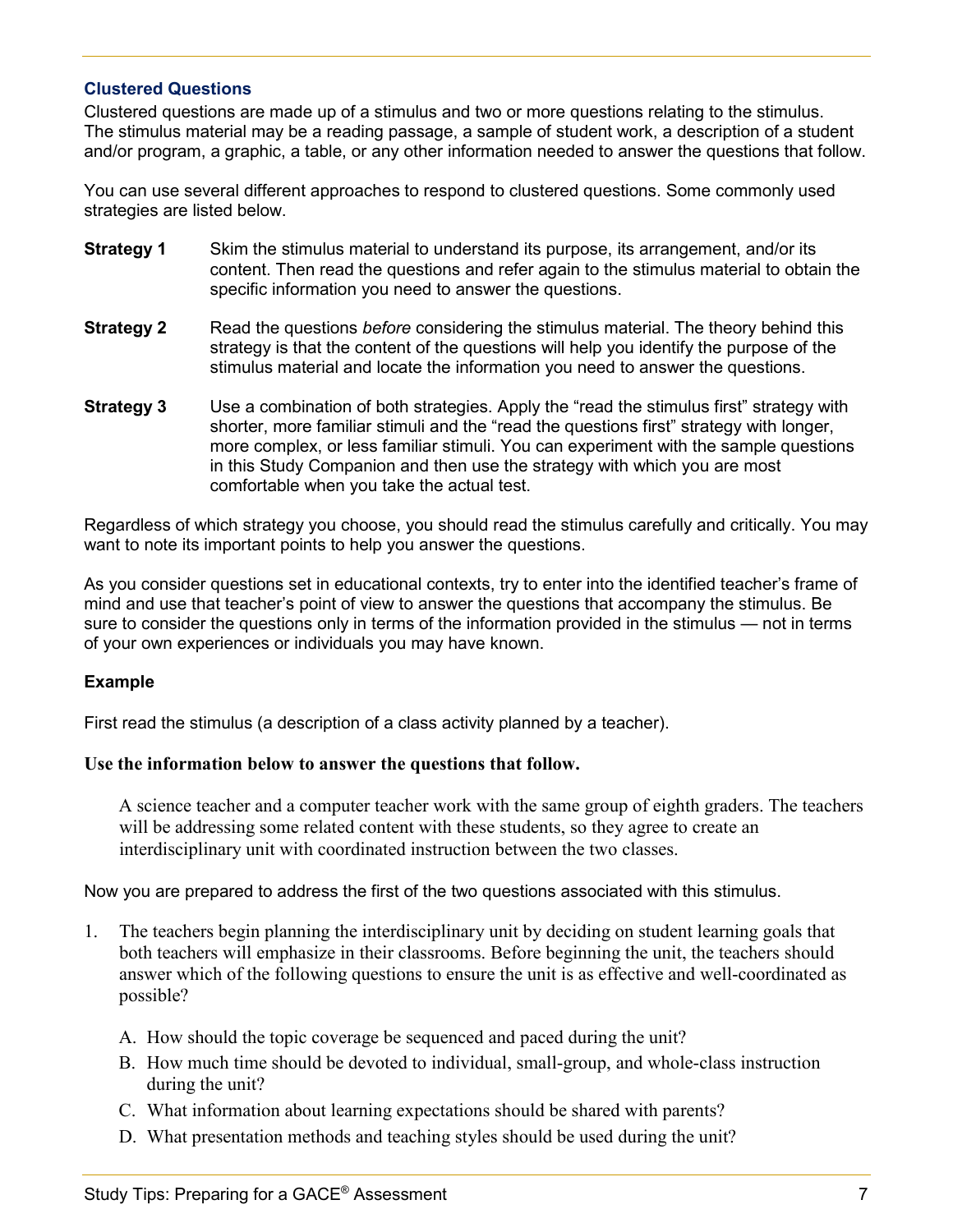### **Suggested Approach**

Read the question carefully and critically. Think about the question that is being asked. Eliminate any obviously wrong answers, select the correct answer choice, and mark your answer.

This question tests understanding of effective collaborative practices. The teachers have agreed on their learning goals for students. Now they need to agree on the sequence and pace of instruction (option A) so that students will be able to build on previously presented content as new content is taught. Students will be much more likely to understand the topic of any given lesson if they are able to fit the new information into a framework of existing knowledge. Therefore, **option A is the single best answer**.

None of the other responses addresses ways to coordinate instruction effectively. Once the teachers have agreed on student learning goals and on the sequence and pace of topic coverage, students will be able to benefit from instruction whether or not the teachers coordinate their grouping practices (option B) or employ similar presentation methods and teaching styles (option D). With regard to option C, communicating learning expectations with parents is irrelevant to how well the two teachers are coordinated.

Now you are ready to answer the second question.

- 2. The teachers wish to ensure that their unit will proceed smoothly. They can most likely achieve this goal by using which of the following strategies?
	- A. Create a plan before the unit begins specifying the learning activities that will occur in each teacher's classroom each day
	- B. Make arrangements to meet on a regular basis to discuss how the unit is progressing and to address any issues that may arise
	- C. Identify before the unit begins any teacher tasks that will need to be performed during the unit and assign each task to a teacher
	- D. Make arrangements to collaboratively create all lesson plans to be used in both classrooms throughout the unit

### **Suggested Approach**

Again, carefully consider the information presented in the stimulus, and then read the second question, which focuses on the principles of effective collaboration in an interdisciplinary teaching situation. Ongoing communication is essential so that the teachers can share information about and identify ways to address such issues as unanticipated directions students' interests have taken, concepts students are having trouble with, and so forth. Establishing a regular meeting schedule to discuss progress and make necessary adjustments (option B) is an effective means of ensuring that such communication will occur. Therefore, **option B is the single best answer**.

None of the other strategies listed would facilitate the ongoing exchange of information necessary to address issues that arise as the unit proceeds. Because teachers are unlikely to accurately predict the specific issues that will arise during a unit, brainstorming teacher responses prior to beginning the unit (option A) would most likely be an inefficient use of planning time. Jointly creating all lesson plans in advance (option D) would not allow the flexibility necessary to adapt activities and lessons to changing circumstances and would also require a large and unnecessary investment of the teachers' time. While identifying and assigning specific teacher roles ahead of time (option C) might increase efficiency, it would not enhance the teachers' ability to address student learning issues effectively as they arise.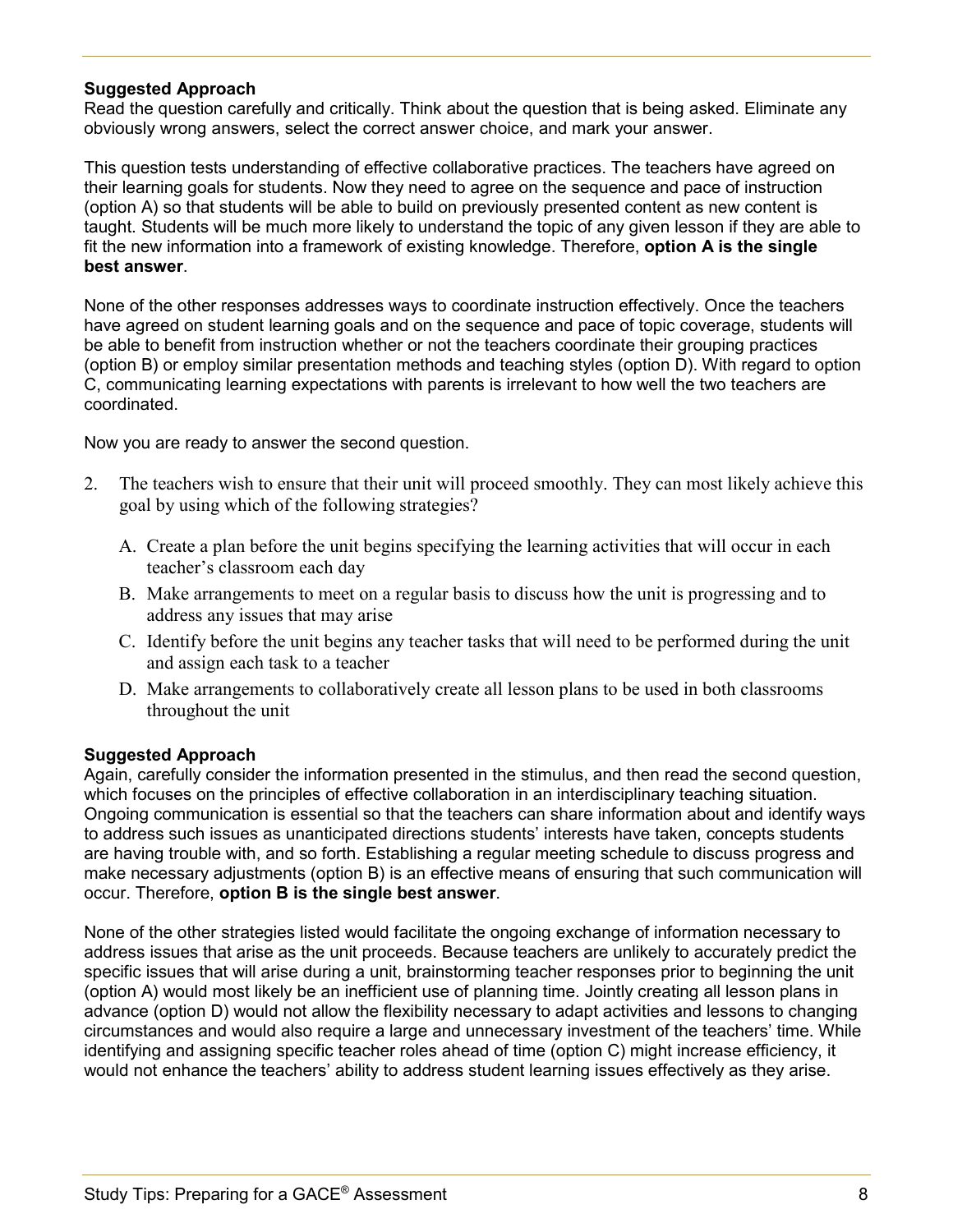### <span id="page-8-0"></span>**Technically Enhanced Questions**

New formats for presenting information are developed from time to time. Tests may include audio and video stimulus materials such as a movie clip or some kind of animation, instead of a map or reading passage. Other tests may allow you to zoom in on the details in a graphic or picture. Pay attention to the directions on each screen to be sure you understand how the information is being presented for each question or group of questions.

Tests may also include interactive types of questions. These questions take advantage of technology to assess knowledge and skills that go beyond what can be assessed using standard single-selection selected-response questions. If you see a format you are not familiar with, **read the directions carefully**. The directions always give clear instructions on how you are expected to respond.

Some of the technically enhanced question types may include, but are not limited to:

- **Numeric Entry.** When the answer is a number, you will enter a numeric answer or, if the test has an on-screen calculator, you might need to transfer the calculated result from the calculator into the entry box. Some questions may have more than one place to enter a response.
- **Multiple Selection.** You may be asked to click check boxes instead of an oval when more than one option within a set of answers can be selected.
- Sentence Selection. In questions with reading passages, you may be asked to choose your answer by clicking on a sentence or sentences within the reading passages.
- **Graphic Selection.** You will choose your answer by clicking on a location or locations on a graphic such as a map or chart, as opposed to choosing from a list.
- **Grid.** You will choose your answer by clicking on your choice or choices within a table or a grid.
- **Drag and Drop.** You will choose answers from a list and drag and drop them into the appropriate locations in a table, paragraph of text, or graphic.
- **Drop-down.** You will select the appropriate answer or answers by selecting options from a drop-down menu.
- **QUICK TIP**  $\rightarrow$  Remember that with every question, you will get clear instructions on how to respond. There are also "Help" screens built into each test with additional instructions on how to answer specific types of questions. See the GACE Computer-delivered Testing Demonstration in the Test Preparation Resources section of the GACE website to learn how a GACE test works and see examples of some of the types of questions you may encounter. Also see *A Guide to Taking a GACE Computer-delivered Test* for samples of the screens and types of questions you are likely to encounter.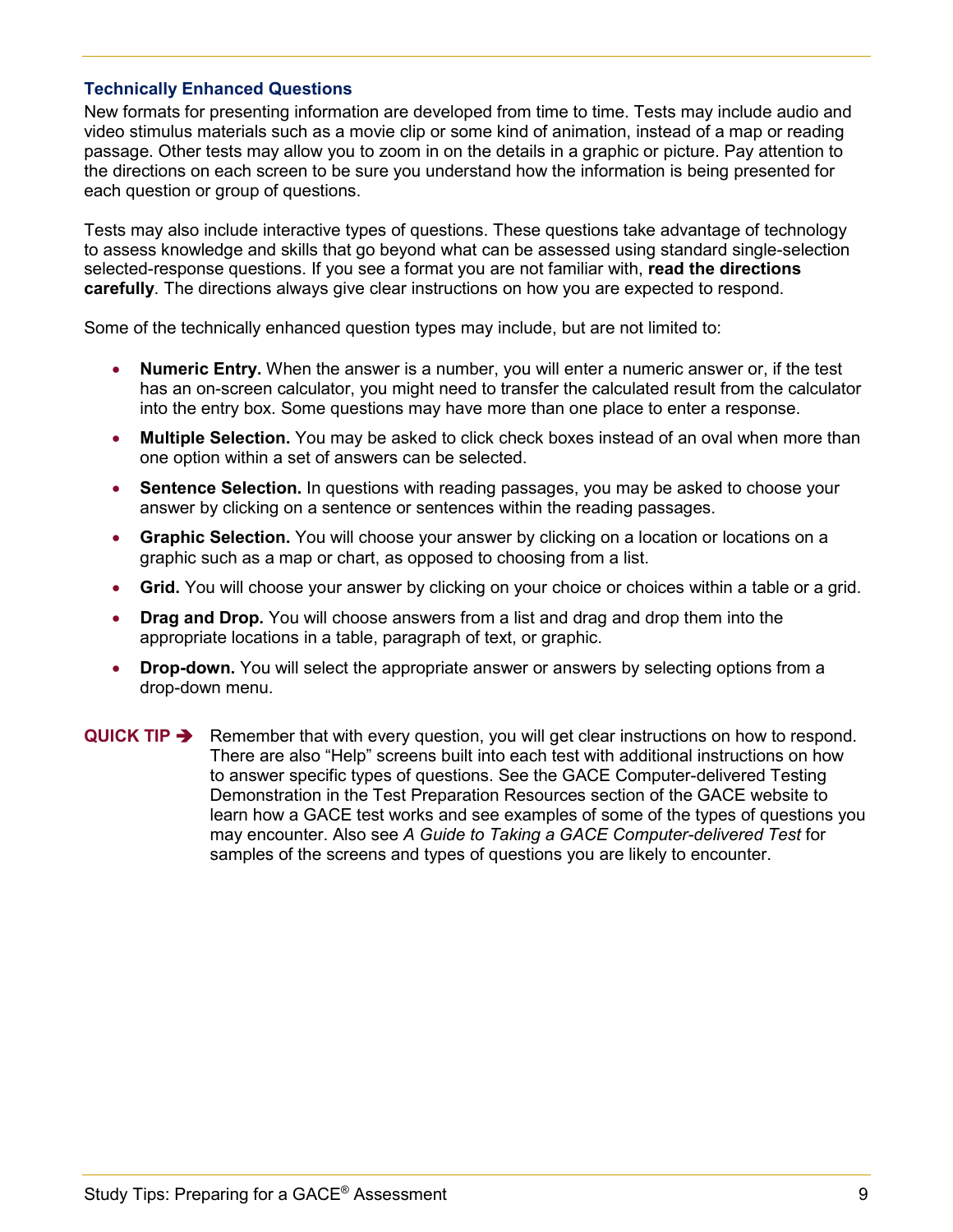### <span id="page-9-0"></span>*Understanding Constructed-response Questions*

Constructed-response questions require you to demonstrate your knowledge in a subject area by providing in-depth explanations on particular topics. Essay, problem-solving, and oral-response are types of constructed-response questions.

For example, an essay or oral-response question might present you with a topic and ask you to discuss the extent to which you agree or disagree with the opinion stated. You must support your position with specific reasons and examples from your own experience, observations, or reading.

Take a look at a few sample essay topics:

- "Celebrities have a tremendous influence on the young, and for that reason, they have a responsibility to act as role models."
- "We are constantly bombarded by advertisements on television, radio, and the Internet; in newspapers and magazines; on highway signs, and the sides of buses. They have become too pervasive. It's time to put limits on advertising."
- "Advances in computer technology have made the classroom unnecessary, since students and teachers are able to communicate with each other from computer terminals at home or at work."

#### **Keep these things in mind when you respond to a constructed-response question**

- 1) **Answer the question accurately.** Analyze what each part of the question is asking you to do. If the question asks you to describe or discuss, you should provide more than just a list.
- 2) **Answer the question completely.** If a question asks you to do three distinct things in your response, you should cover all three things for the best score. No matter how well you respond, you will not be awarded full credit if you do not answer the question completely.
- 3) **Answer the question that is asked.** Do not change the question or challenge the basis of the question. You will receive no credit or a low score if you answer another question or if you state, for example, that there is no possible answer.
- 4) **Give a thorough and detailed response.** You must demonstrate that you have a thorough understanding of the subject matter. However, your response should be straightforward and not filled with unnecessary information.
- 5) **If your response is written, reread it.** Check that you have written what you thought you wrote. Be sure not to leave sentences unfinished or omit clarifying information.
- **QUICK TIP**  $\rightarrow$  Scratch paper and pencils will be provided at the test center. You may find that it helps to take notes on this scratch paper about each of the details of the question so that you don't miss any of them. Then you'll be sure to have all of the information you need to answer the question. Remember, no credit is given for anything written on scratch paper. All scratch paper gets turned in to the test administrator at the end of the testing session.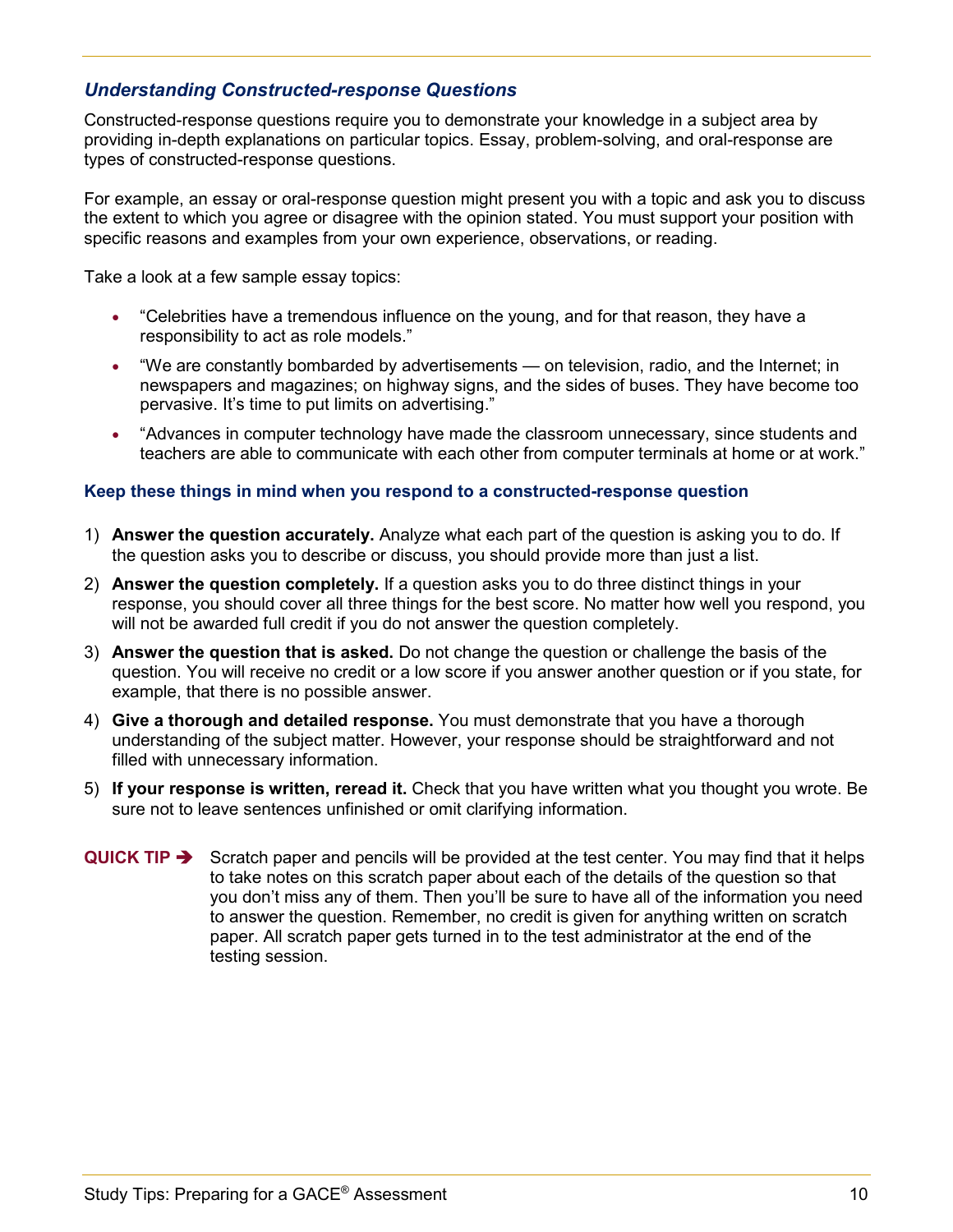### <span id="page-10-0"></span>**Gather Study Materials**

Gathering and organizing your materials for review are critical steps in preparing for the GACE assessments. Consider the following reference sources as you plan your study:

- Did you take a course in which the content area was covered?
- Do you still have your books or your notes?
- Does your college library have a good introductory college-level textbook in this area?
- Does your local library have a high school-level textbook?

*Tests at a Glance* and Study Companions can be downloaded for free in the Test Preparation Resources section of the GACE website at **[www.gace.ets.org/](http://www.gace.ets.org/)prepare**. Each *Test at a Glance* gives a quick overview of the assessment and the Study Companion provides a combination of test preparation and practice, including sample questions and answers with explanations.

### <span id="page-10-1"></span>**Plan and Organize Your Time**

You can begin to plan and organize your time while you are still collecting materials. Allow yourself plenty of review time to avoid cramming new material at the end. Here are a few tips:

- Choose a test date far enough in the future to leave you plenty of preparation time. See information on test dates on the GACE website at **[www.gace.ets.org/](http://www.gace.ets.org/)register/centers\_dates**.
- Work backward from that date to figure out how much time you will need for review.
- Set a realistic schedule and stick to it.

### <span id="page-10-2"></span>**Develop Your Study Plan**

A study plan provides a roadmap to prepare for the GACE assessments. It can help you understand what skills and knowledge are covered on the test and where to focus your attention. A blank study plan worksheet is available in the back of this guide and in the Test Preparation section of the GACE website at **[www.gace.ets.org/prepare](http://www.gace.ets.org/prepare)**. You can use this worksheet to:

- 1. **Define Content Areas:** List the most important content areas for your test as defined in the *Test at a Glance* and the Study Companion.
- 2. **Determine Strengths and Weaknesses:** Identify where you have thorough understanding and where you need additional study in each content area.
- 3. **Identify Resources:** Identify the books, courses, and other resources you plan to use to study for each content area.
- 4. **Study:** Create and commit to a schedule that provides for regular study periods.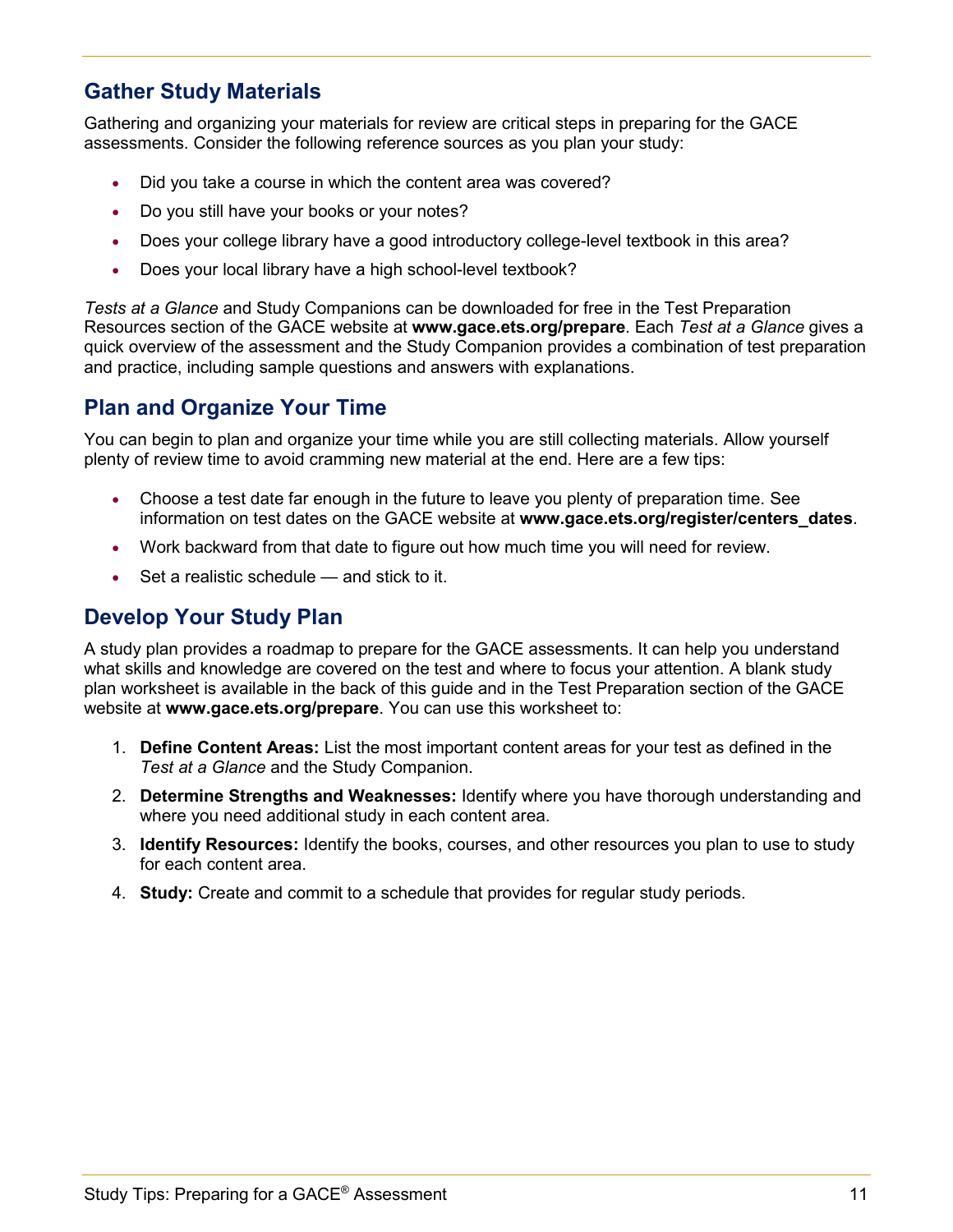Below is an example of a completed study plan that may help you get started with your own. A blank Study Plan sheet is available at the end of this guide.

| <b>GACE Test Name:</b>   | Reading       |
|--------------------------|---------------|
| <b>GACE Test Code:</b>   | 117           |
| I am taking the test on: | July 31, 2015 |

#### **Literal Comprehension**

| <b>Content</b><br>covered | <b>Description of</b><br>content                                                                                    | How well do<br>I know the<br>content?<br>$(scale 1-5)$ | <b>What</b><br>resources do<br>I have/need<br>for studying<br>this content? | Where can I<br>find the<br>resources<br>I need?                                      | Date planned<br>to study this<br>content | <b>Date</b><br>completed |
|---------------------------|---------------------------------------------------------------------------------------------------------------------|--------------------------------------------------------|-----------------------------------------------------------------------------|--------------------------------------------------------------------------------------|------------------------------------------|--------------------------|
| Main Ideas                | Identify<br>summaries or<br>paraphrases of<br>main idea or<br>primary purpose<br>of reading section                 | 2                                                      | Middle school<br>English text<br>book                                       | College library,<br>middle school<br>teacher                                         | 6/20/15                                  | 6/20/15                  |
| Supporting<br>Ideas       | Identify<br>summaries or<br>paraphrases of<br>supporting ideas<br>and specific<br>details in reading<br>selection   | 2                                                      | Middle school<br>English text<br>book                                       | College library,<br>middle school<br>teacher                                         | 6/22/15                                  | 6/22/15                  |
| Organization              | Identify how<br>reading selection<br>is organized in<br>terms of<br>cause/effect and<br>compare/ contrast           | 3                                                      | Middle and<br>high school<br>English text<br>book                           | College library,<br>middle and<br>high school<br>teachers                            | 6/25/15                                  | 6/26/15                  |
| Organization              | Identify key<br>transition<br>words/phrases in<br>reading selection<br>and how used                                 | $\overline{\mathbf{A}}$                                | Middle and<br>high school<br>English text<br>book                           | College library,<br>middle and<br>high school<br>teachers                            | 7/2/15                                   | 7/3/15                   |
| Vocabulary in<br>Context  | Identify meanings<br>of words as used<br>in context of<br>reading selection                                         | 3                                                      | Middle and<br>high school<br>English text<br>book,<br>dictionary            | College library,<br>middle and<br>high school<br>teachers                            | 7/2/15                                   | 7/2/15                   |
| Evaluation                | Determine<br>whether evidence<br>strengthens,<br>weakens, or<br>is relevant to<br>arguments in<br>reading selection | 5                                                      | High school<br>text book,<br>college<br>course notes                        | College library,<br>course notes,<br>high school<br>teacher.<br>college<br>professor | 7/7/15                                   | 7/7/15                   |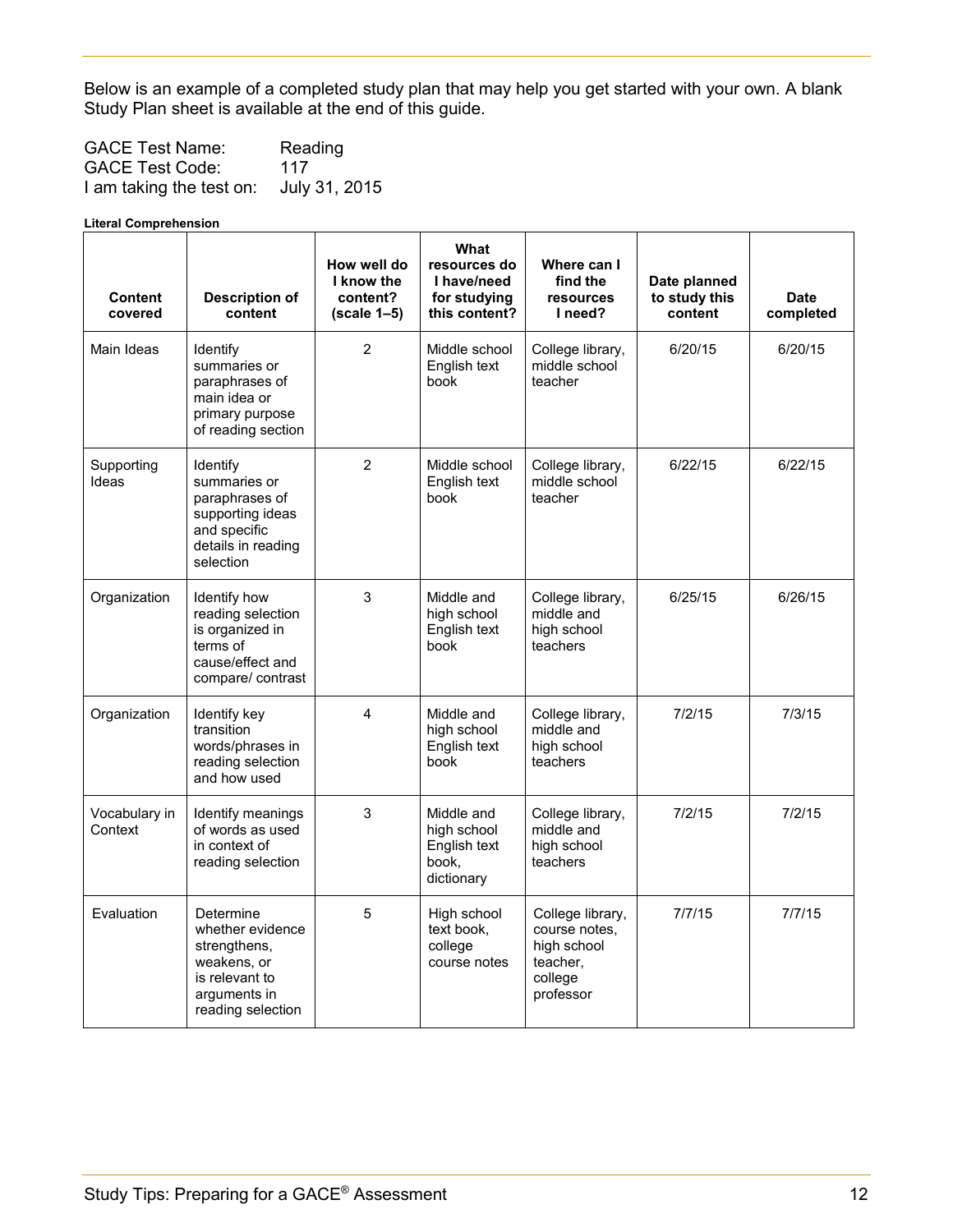|                           | <b>Critical and Inferential Comprehension</b>                                                                                            |                                                        |                                                                      |                                                                                      |                                          |                          |
|---------------------------|------------------------------------------------------------------------------------------------------------------------------------------|--------------------------------------------------------|----------------------------------------------------------------------|--------------------------------------------------------------------------------------|------------------------------------------|--------------------------|
| <b>Content</b><br>covered | <b>Description of</b><br>content                                                                                                         | How well do<br>I know the<br>content?<br>$(scale 1-5)$ | What<br>resources do<br>I have/need<br>for studying<br>this content? | Where can I<br>find the<br>resources<br>I need?                                      | Date planned<br>to study this<br>content | <b>Date</b><br>completed |
| Evaluation                | Determine role<br>that an idea,<br>reference, or<br>piece of information<br>plays in author's<br>discussion/argument                     | 5                                                      | High school<br>text book,<br>college<br>course notes                 | College library,<br>course notes,<br>high school<br>teacher.<br>college<br>professor | 7/7/15                                   | 7/7/15                   |
| Evaluation                | Determine if<br>information<br>presented is fact<br>or opinion                                                                           | 4                                                      | High school<br>text book,<br>college<br>course notes                 | College library,<br>course notes,<br>high school<br>teacher.<br>college<br>professor | 7/7/15                                   | 7/7/15                   |
| Evaluation                | Identify relationship<br>among ideas<br>presented in reading<br>selection                                                                | $\overline{2}$                                         | High school<br>text book,<br>college<br>course notes                 | College library,<br>course notes,<br>high school<br>teacher,<br>college<br>professor | 7/7/15                                   | 7/7/15                   |
| Inferential<br>Reasoning  | Determine logical<br>assumptions on<br>which argument or<br>conclusion is based                                                          | 3                                                      | High school<br>text book,<br>college<br>course notes                 | College library,<br>middle and<br>high school<br>teachers                            | 7/14/15                                  | 7/14/15                  |
| Inferential<br>Reasoning  | Determine author's<br>attitude toward<br>materials discussed<br>in reading selection                                                     | $\overline{2}$                                         | High school<br>text book,<br>college<br>course notes                 | College library,<br>middle and<br>high school<br>teachers                            | 7/14/15                                  | 7/14/15                  |
| Inferential<br>Reasoning  | Determine author's<br>attitude toward<br>materials discussed<br>in reading selection                                                     | 1                                                      | High school<br>text book,<br>college<br>course notes                 | College library,<br>middle and<br>high school<br>teachers                            | 7/23/15                                  | 7/24/15                  |
| Generalization            | Recognize or predict<br>ideas/situations that<br>are extensions of, or<br>similar to, what has<br>been presented in<br>reading selection | $\overline{2}$                                         | High school<br>text book,<br>college<br>course notes                 | College library,<br>middle and<br>high school<br>teachers                            | 7/23/15                                  | 7/24/15                  |
| Generalization            | Draw conclusions<br>from materials<br>presented in reading<br>selection                                                                  | 3                                                      | High school<br>text book,<br>college<br>course notes                 | College library,<br>middle and<br>high school<br>teachers                            | 7/29/15                                  | 7/29/15                  |
| Generalization            | Apply ideas<br>presented in a<br>reading selection to<br>other situations                                                                | 3                                                      | High school<br>text book,<br>college<br>course notes                 | College library,<br>middle and<br>high school<br>teachers                            | 7/29/15                                  | 7/29/15                  |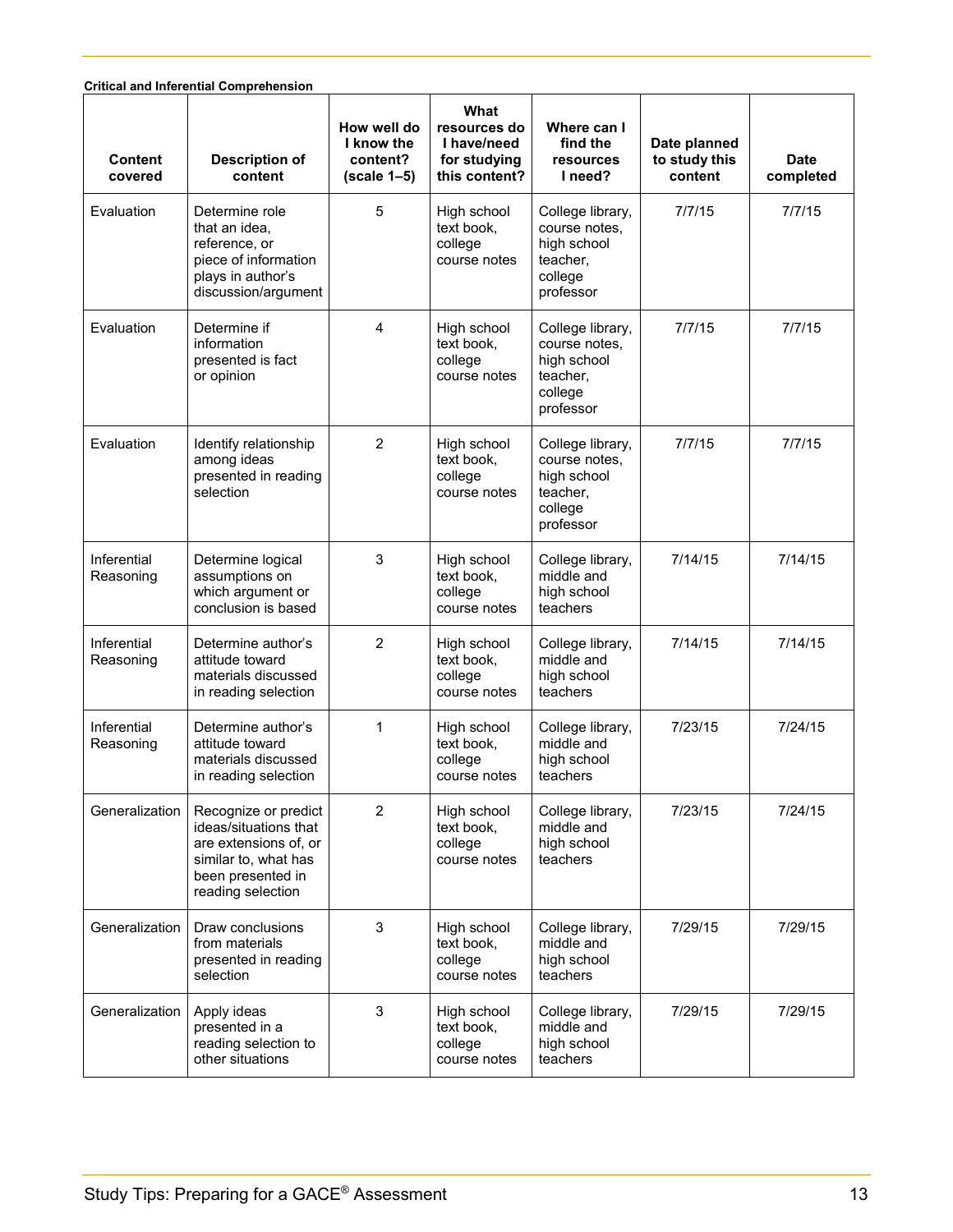### <span id="page-13-0"></span>**Practice**

Those GACE assessments with constructed-response questions assess your ability to explain material effectively. As a teacher, you'll need to be able to explain concepts and processes to students in a clear, understandable way. What are the major concepts you will be required to teach? Can you explain them in your own words accurately, completely, and clearly? Practice explaining these concepts to test your ability to effectively explain what you know.

### <span id="page-13-1"></span>**Using Study Materials as Part of a Study Group**

People who have a lot of studying to do sometimes find it helpful to form a study group with others who are working toward the same goal. Study groups give members opportunities to ask questions and get detailed answers. In a group, some members usually have a better understanding of certain topics, while others in the group may be better at other topics. As members take turns explaining concepts to each other, everyone builds self-confidence.

If the group encounters a question that none of the members can answer well, the group can go to a teacher or other expert and get answers efficiently. Because study groups schedule regular meetings, members study in a more disciplined fashion. They also gain emotional support. The group should be large enough so that various people can contribute various kinds of knowledge, but small enough so that it stays focused. Often, three to six members is a good size.

Here are some ways to use the *Test at a Glance* and the Study Companion as part of a study group:

- **Plan the group's study program.** Parts of the study plan template can help to structure your group's study program. By filling out the first five columns and sharing the worksheets, everyone will learn more about your group's mix of abilities and about the resources, such as textbooks, that members can share with the group. In the sixth column ("Date planned to study this content"), you can create an overall schedule for your group's study program.
- **Plan individual group sessions.** At the end of each session, the group should decide what specific topics will be covered at the next meeting and who will present each topic. Use the content subareas and objectives in the *Test at a Glance* and the Study Companion to select topics, and then select practice questions.
- **Prepare your presentation for the group.** When it's your turn to present, prepare something that is more than a lecture. Write two or three original questions to pose to the group. Practicing writing actual questions can help you better understand the topics covered on the test as well as the types of questions you will encounter on the test. It will also give other members of the group extra practice at answering questions.
- **Take a practice test together.** The idea of a practice test is to simulate an actual administration of the test, so scheduling a test session with the group will add to the realism and may also help boost everyone's confidence. Remember, if you take a practice test, allow only the time that will be allotted for that test on your administration day. You can use the questions in the Study Companion for your practice test.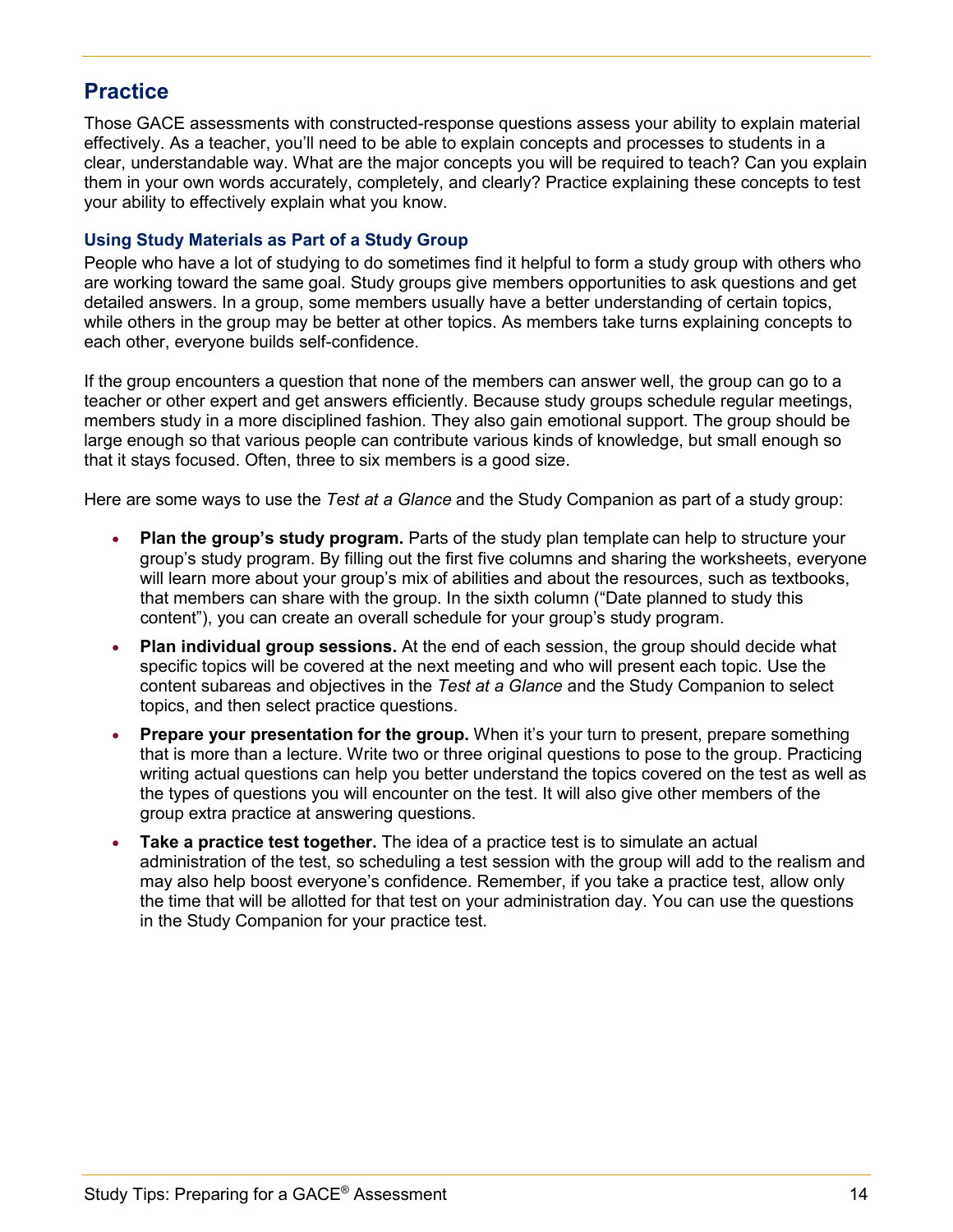- **Learn from the results of the practice test.** Check each other's answers. An answer key for the selected-response questions with explanations for the answers is included in the Study Companion. If your test includes constructed-response questions, look at the constructedresponse sample questions, which contain sample responses to those types of questions and shows how they were scored. Then try to follow the same guidelines that the test raters use.
	- Be as critical as you can. You're not doing your study partner a favor by letting him or her get away with an answer that does not cover all parts of the question adequately.
	- **Be specific.** Write comments that are as detailed as the comments about the sample responses. Indicate where and how your study partner is doing an inadequate job of answering the question. Writing notes for your study partner may also help.
	- **Be supportive.** Include comments that point out what your study partner got right and that therefore earned points.

Then plan one or more study sessions based on aspects of the questions on which group members did not perform well. For example, each group member might be responsible for rewriting one paragraph of a response in which someone else did an inadequate job.

Whether you decide to study alone or with a group, remember that the best way to prepare is to have an organized plan. The plan you follow should set goals based on specific topics and skills that you need to learn, and it should commit you to a realistic set of deadlines for meeting these goals. Then you need to discipline yourself to stick with your plan and accomplish your goals on schedule.

### <span id="page-14-0"></span>**Smart Tips for Success**

Learn from the experts. Take advantage of these answers to questions you may have and practical tips to help you navigate the GACE assessment and make the best use of your time.

### <span id="page-14-1"></span>**Should I guess?**

Yes. Your score is based on the number of questions you answer correctly, with no penalty or subtraction for an incorrect answer. When you don't know the answer to a question, try to eliminate any obviously wrong answers and then guess at the correct one. Try to pace yourself so that you have enough time to carefully consider every question.

#### <span id="page-14-2"></span>**Can I answer the questions in any order?**

Yes. You can go through the questions from beginning to end, as many test takers do, or you can create your own path. Perhaps you will want to answer questions in your strongest area of knowledge first and then move from your strengths to your weaker areas. You can use the "Mark" function to note a question you want to come back to later. There is no right or wrong way; use the approach that works best for you.

#### <span id="page-14-3"></span>**Are there trick questions on the test?**

No. There are no hidden meanings or trick wording. All of the questions on the test ask about subject matter knowledge in a straightforward manner.

#### <span id="page-14-4"></span>**Are there answer patterns on the test?**

No. You might have heard this myth: The answers on selected-response tests follow patterns. Another myth is that there will never be more than two questions with the same lettered answer following each other. Neither myth is true. Select the answer you think is correct based on your knowledge of the subject.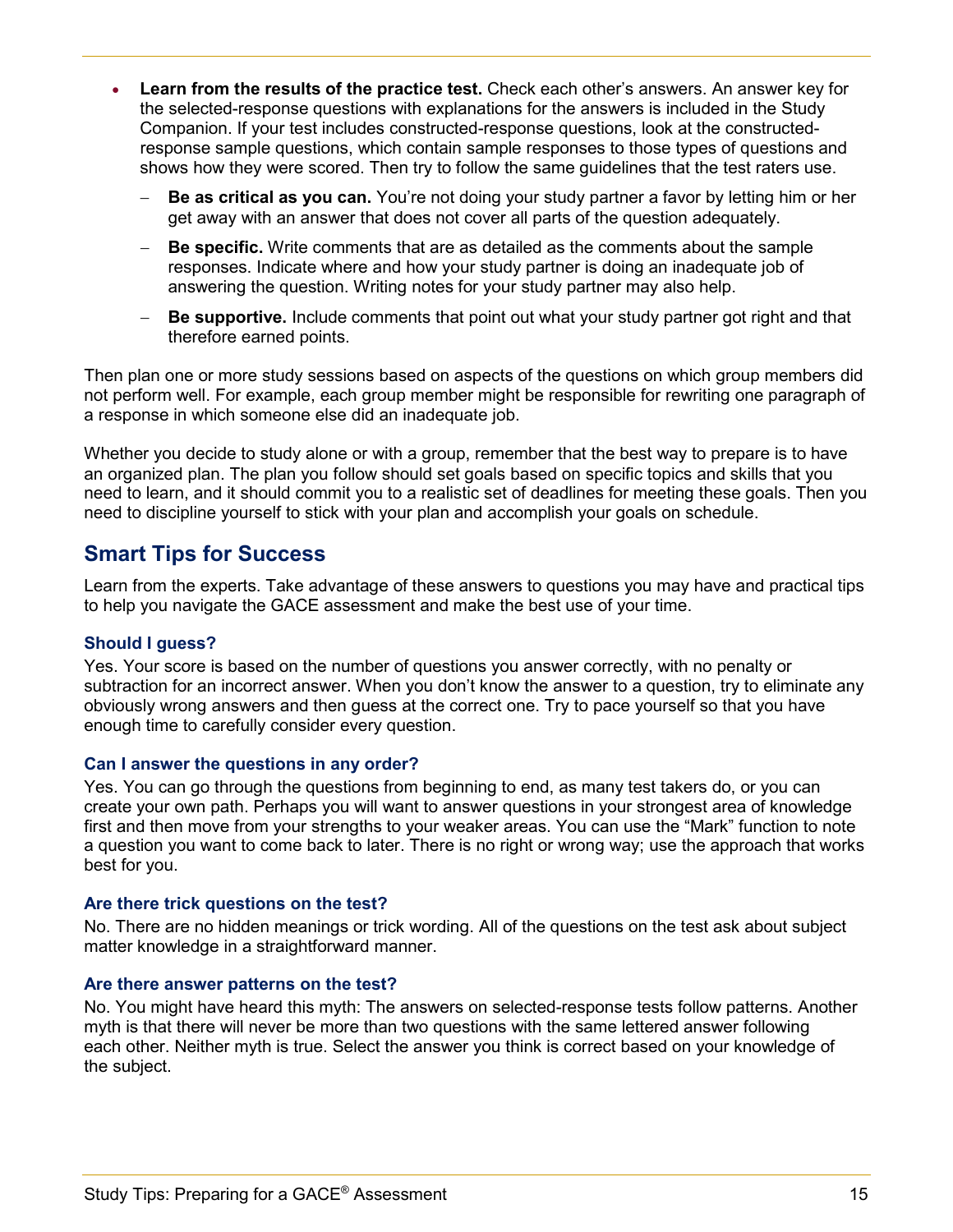### <span id="page-15-0"></span>**Can I write on the scratch paper I am given?**

Yes. You can work out problems on the scratch paper provided to you by the test administrator, make notes to yourself, or write anything at all. You may use your scratch paper in any way that is useful to you, but be sure to enter your final answers on the computer. No credit is given for anything written on your scratch paper. All scratch paper must be turned in to the test administrator at the end of the test session.

### <span id="page-15-1"></span>**Tips for Taking the Test**

- 1. **Skip the questions you find extremely difficult.** Rather than trying to answer these on your first pass through the test, leave them blank and mark them. Pay attention to the time as you answer the rest of the questions on the test, and try to finish with 10 or 15 minutes remaining so that you can go back over the questions you left blank. Even if you don't know the answer the second time you read the questions, see if you can narrow down the possible answers, and then guess.
- 2. **Keep track of the time.** Keep an eye on the timer located in the upper right-hand corner of the computer screen, and be aware of how much time you have left to complete your test. You will probably have plenty of time to answer all of the questions, but if you find yourself becoming stuck on one question, you might decide to move on and return to that question later.
- 3. **Read all of the possible answers before selecting one.** Then, reread the question to be sure the answer you have selected really answers the question. Remember, a question that contains a phrase such as "Which of the following does NOT …" is asking for the one answer that is NOT a correct statement or conclusion.
- 4. **Check your answers.** If you have extra time left over at the end of the test, look over each question and make sure that you have answered it as you intended. Many test takers make careless mistakes that they could have corrected if they had checked their answers.
- 5. **Don't worry about your score when you are taking the test.** No one is expected to answer all of the questions correctly. Your score on this test is not analogous to your score on other similarlooking (but in fact very different!) tests. It doesn't matter on the GACE assessments whether you score very high or barely pass. If you meet the minimum passing scores along with any other requirements for obtaining teaching certification, you will receive a license. In other words, what matters is meeting the minimum passing score.
- 6. **Use your energy to take the test, not to get angry at it.** Getting angry at the test only increases stress and decreases the likelihood that you will do your best. Highly qualified educators and test development professionals, all with backgrounds in teaching and educational leadership, worked diligently to make the test a fair and valid measure of your knowledge and skills. The best thing to do is concentrate on answering the questions.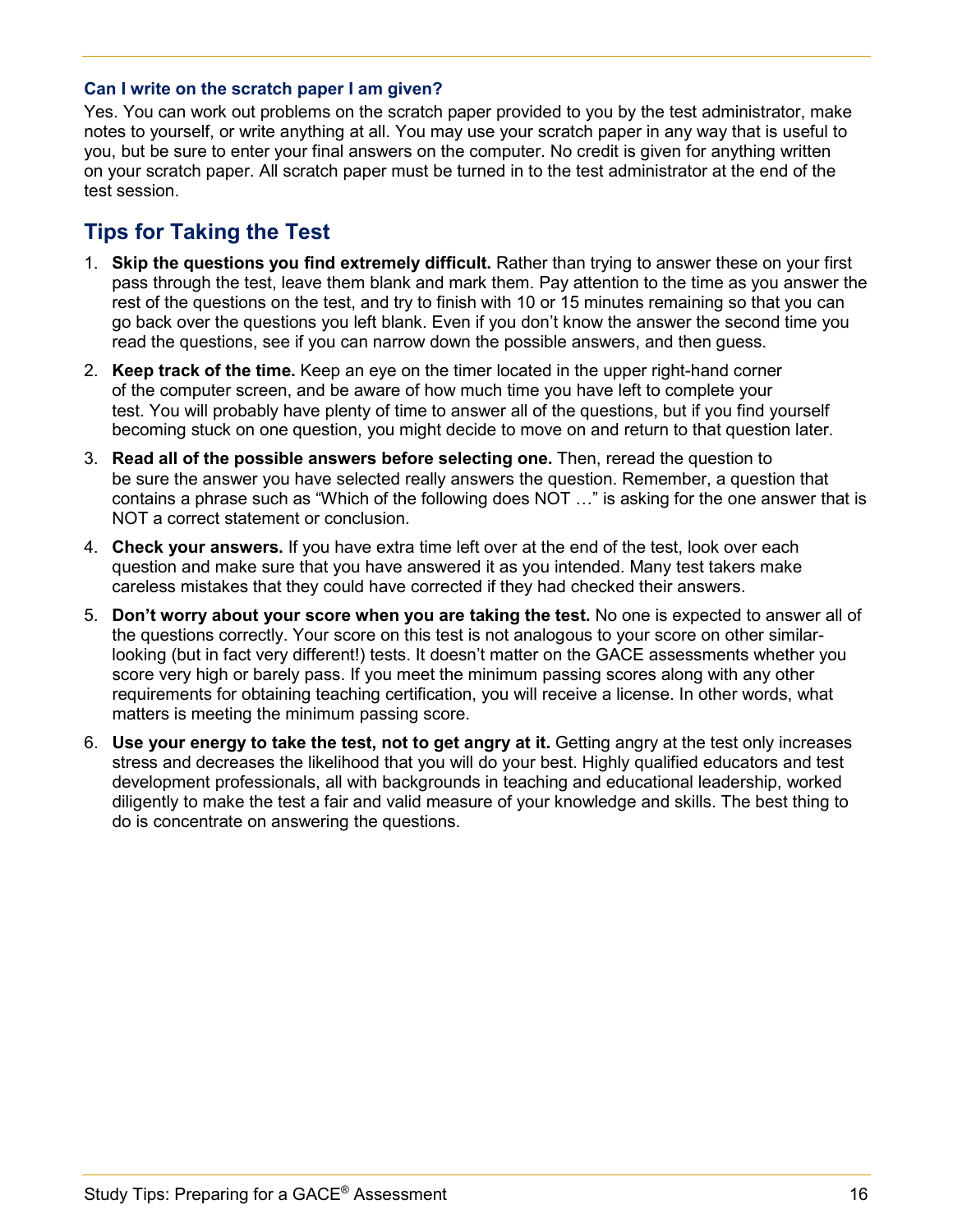### <span id="page-16-0"></span>**GACE Study Resources**

#### <span id="page-16-1"></span>**Guide to Taking a GACE Computer-delivered Assessment**

This guide explains how to navigate through a GACE test and how to answer different types of test questions. It contains examples of the directional screens you will see at the beginning of the test and some samples of technically enhanced questions. This free download is available in the Test Preparation Resources section of the GACE website at **[www.gace.ets.org/prepare](http://www.gace.ets.org/prepare)**.

#### <span id="page-16-2"></span>**Interactive Practice Tests**

The GACE Interactive Practice Tests (IPTs) are full-length practice tests that allow you to answer one set of test questions to simulate what you will experience on the actual day of the test. After you complete the practice test, you can see if you answered questions correctly or incorrectly and get explanations for the correct answers.

IPTs are available for almost all GACE tests, and are available for purchase through the ETS Store at **[www.ets.org/store](http://www.ets.org/store)**.

**Note:** There is only one practice test with one set of test questions for each GACE test; retaking or repurchasing the same practice test more than once does not give you different practice test questions or change the order in which the questions are delivered.

#### <span id="page-16-3"></span>**Study Companions**

Study Companions familiarize you with the competencies to be tested, test question formats, and pertinent study resources. There is a Study Companion available for each of the GACE assessments that contains:

- Specific information about the assessment you are taking
- Practice questions with answers and an explanations of correct answers
- Additional resources to help you study

#### <span id="page-16-4"></span>**Test at a Glance**

The *Test at a Glance* gives you a quick overview of the assessment. There is a *Test at a Glance* available for each of the GACE assessments. It includes:

- Test specs (name, grade level, test code, testing time, test duration, number of questions, test format)
- Content specifications
- Test subareas
- Test objectives

### <span id="page-16-5"></span>**Tutorials**

There are tutorials available on the GACE website that will walk you through how to use some of the tools you may encounter while taking a GACE assessment.

- The alternate character toolbar is used for inputting accents and alternate characters on the French, German, and Spanish GACE assessments; the tutorial will show you how to use this toolbar and let you practice before taking the test.
- An online calculator is part of the testing software for assessments that require the use of a graphing or scientific calculator. You can request access to the online calculator tutorial and receive an activation key that is good for 30 days of practice use.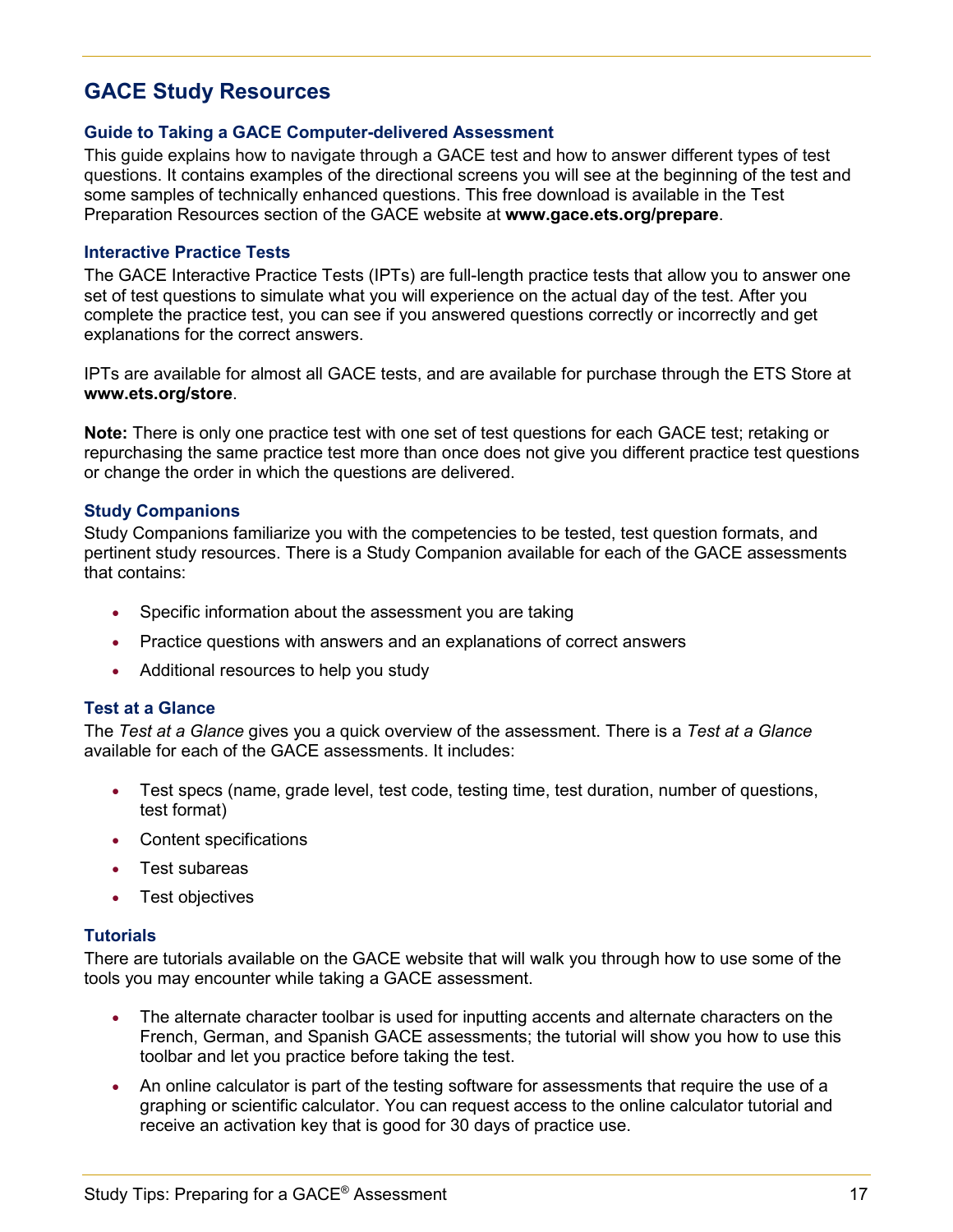### <span id="page-17-0"></span>**Videos**

The GACE test familiarization videos include important information you should know when preparing to take a GACE assessment. The videos include walk-throughs of a computer-delivered testing center and a demonstration of what it's like to take a computer-delivered GACE test.

- The Computer-delivered Test Center Tour video shows what to expect when you take a computer-delivered test.
- The Interactive Computer-delivered Test Demonstration video explains how to navigate through a GACE assessment and how to answer different types of test questions.

### <span id="page-17-1"></span>**Do Your Best on Test Day**

You followed your study plan. You are ready for the test. Now it's time to prepare for test day.

Plan to end your review a day or two before the actual test date so you avoid cramming. Take a dry run to the test center so you're sure of the route, traffic conditions, and parking. Most of all, you want to eliminate any unexpected factors that could distract you from your ultimate goal — passing the GACE assessment!

On the day of the test, you should:

- be well-rested
- wear comfortable clothes
- eat before you take the test to keep your energy level up
- arrive at least 30 minutes before the scheduled reporting time
- bring valid and acceptable identification with you that contains your name, signature, and photograph
- be prepared to stand in line to check in or to wait while other test takers check in

You can't control the testing situation, but you can control yourself. Stay calm. Test administrators are well trained and make every effort to provide uniform testing conditions, but don't let it bother you if the test doesn't start exactly on time. You will be given the necessary amount of time once it does start.

You can think of preparing for this test as training for an athletic event. Once you've trained, prepared, and rested, give it everything you've got.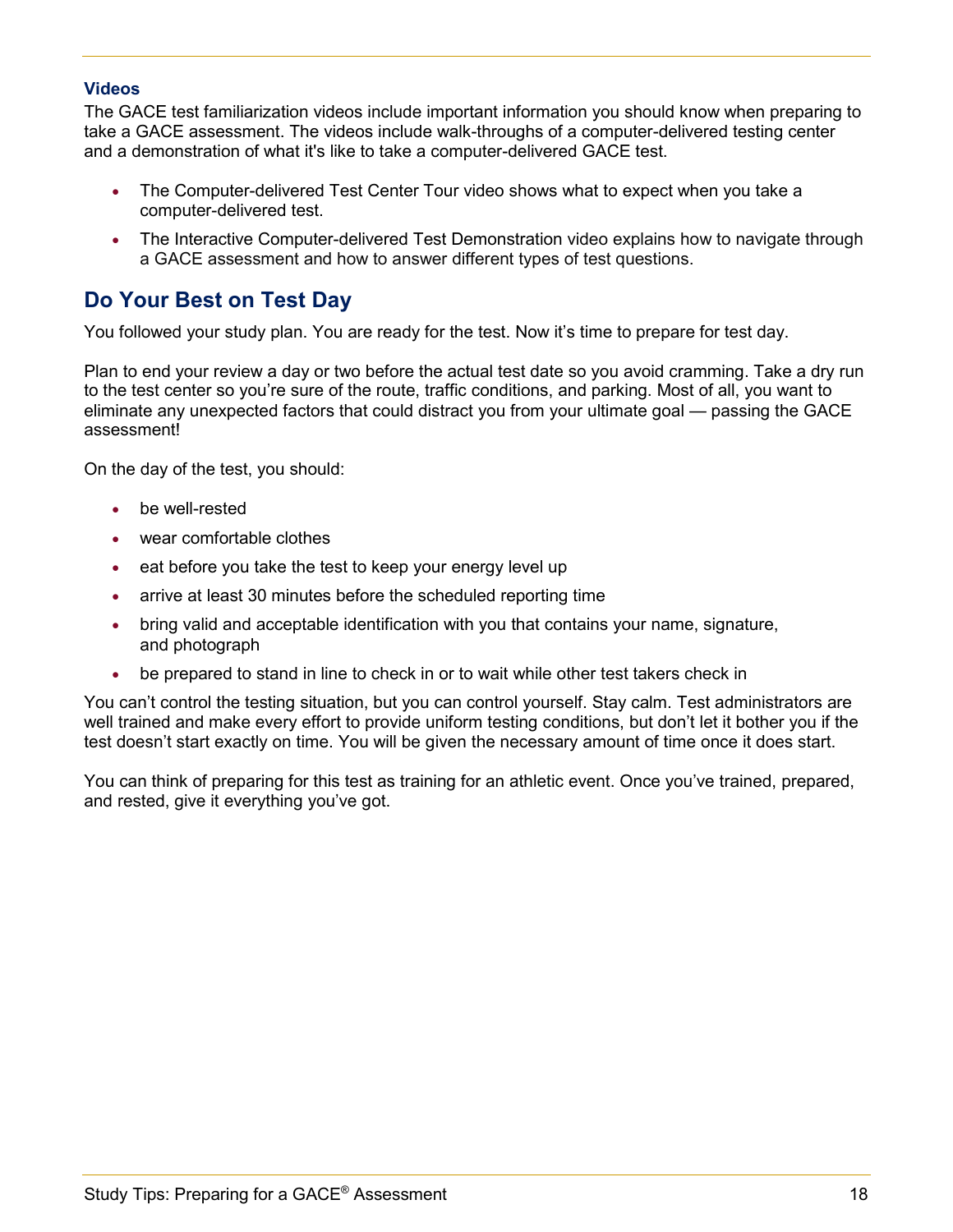### <span id="page-18-0"></span>**Are You Ready?**

Review this list to determine if you're ready to take your assessment.

- Do you know the Georgia testing requirements for your teaching field?
- Have you followed all of the test registration procedures?
- Do you know the topics that will be covered in each assessment you plan to take?
- Have you reviewed any textbooks, class notes, and course readings that relate to the topics covered?
- Do you know how long the assessment will take and the number of questions it contains?
- Have you considered how you will pace your work?
- Are you familiar with the types of questions that you may encounter during your assessment?
- Are you familiar with the recommended test-taking strategies?
- Have you practiced by working through the practice questions in the Study Companion?
- If constructed-response questions are part of your test, do you understand the scoring criteria for these items?
- If you are repeating a GACE assessment, have you analyzed your previous score report to determine areas where additional study and test preparation could be useful?

If you answered "yes" to the questions above, your preparation has paid off. Now take the GACE assessment, do your best, pass it — and begin your teaching career!